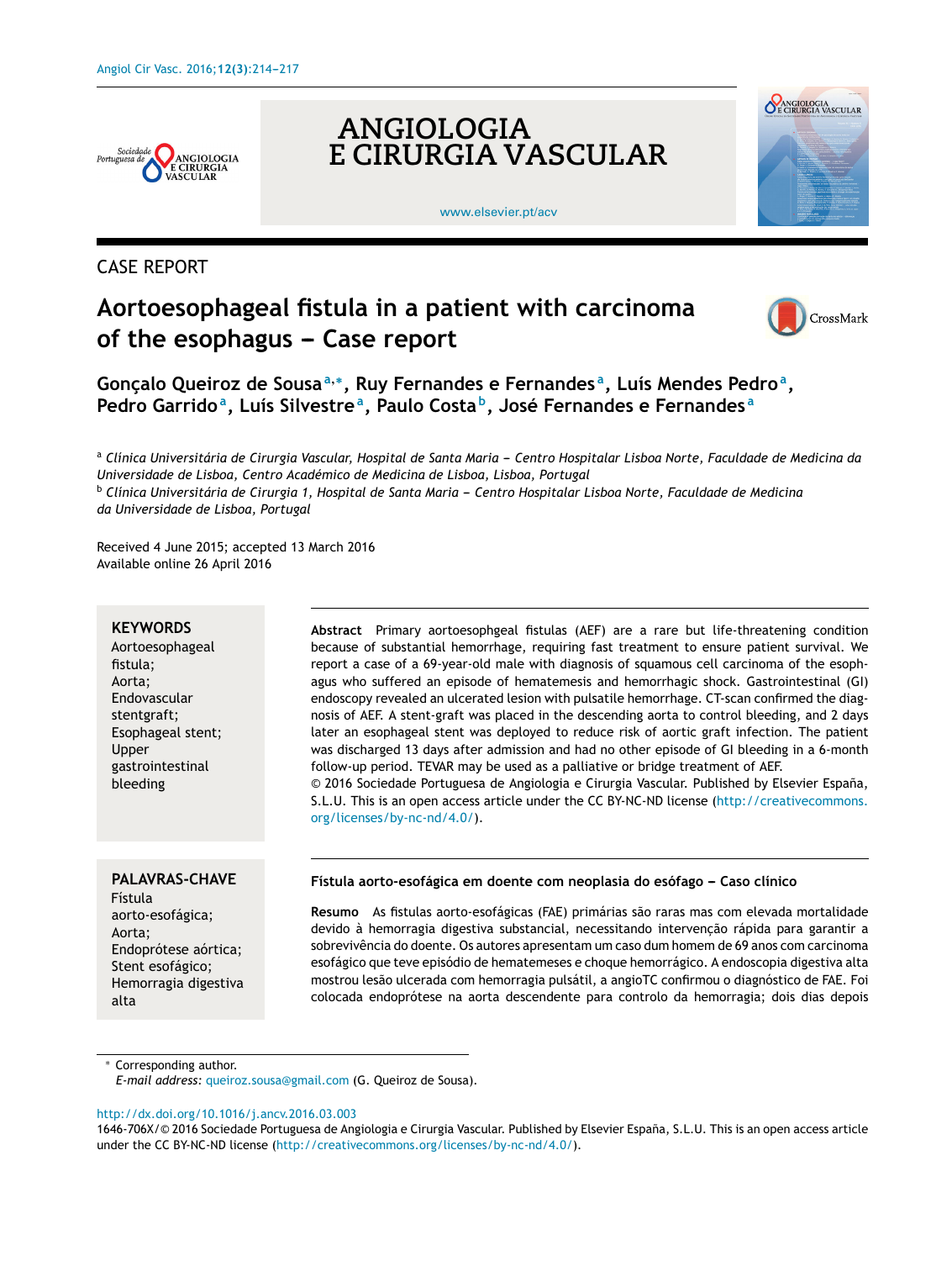

foi colocado stent esofágico para reduzir risco de infecção da endoprótese. O doente teve alta ao décimo terceiro dia, e não foi reportada hemorragia digestiva nos seis meses de seguimento. Este caso mostra como o TEVAR pode ser usado como tratamento paliativo ou temporário duma FAE.

© 2016 Sociedade Portuguesa de Angiologia e Cirurgia Vascular. Publicado por Elsevier Espana, ˜ S.L.U. Este é um artigo Open Access sob uma licenca CC BY-NC-ND [\(http://creativecommons.](http://creativecommons.org/licenses/by-nc-nd/4.0/) [org/licenses/by-nc-nd/4.0/\)](http://creativecommons.org/licenses/by-nc-nd/4.0/).

#### **Introduction**

A primary aortoesophageal fistula (AEF) is a communication between the aorta and the esophagus, without previous surgery. Being a rare entity, the most frequent causes are thoracic aortic aneurysm, foreign body ingestion and esophageal malignancy, being the thoracic aortic aneurysm by far the most common cause.<sup>[1](#page-3-0)</sup> It is a life-threatening condition due to massive upper gastrointestinal bleeding, so prompt treatment is mandatory for patient survival.

Here we report a case of primary AEF treated successfully with a stent-graft.

#### **Clinical case**

A 63-year-old caucasian male, with coronary heart disease (NSTEMI in 2007) and known diagnosis of squamous cell carcinoma of the esophagus since early 2014, which had been staged T3N+M0 in June 2014, underwent neoadjuvant chemotherapy (two cycles of cisplatin + 5-fluorouracil) and radiotherapy (50.4Gy) between July and September and had surgery of the esophagus scheduled for mid-October.

However, in early October he was admitted to the Emergency Department with fever  $(39.2 \degree C)$  plus vomits and melena for 3 days. He presented with hypotension (96/59 mmHg), and had a painless abdomen on observation. Lab results revealed a hemoglobin of 10.5 g/dL, platelets of  $31,200/\mu$ L and reactive C protein of 15.2 mg/dL.

He was transferred to a Medicine Ward and on the next day suddenly lost conscience after an episode of hematemesis. His hemoglobin fell to 6.8 g/dL. After fluid resuscitation, the patient recovered from the hemorrhagic shock. An upper gastrointestinal endoscopy showed an ulcerated middle esophagial neoplastic lesion, with a high output, pulsatile hemorragy, with high probability of AEF (Fig. 1). A CT angiogram was performed, and identified the presence of air bubbles between the aorta and the esophagus, with irregularity of the aortic contour in this location, with extravasion of contrast in the arterial phase of the exam, suggestive of AEF [\(Figs.](#page-2-0) 2 and 3).

After admission in the ICU, and following a multidisciplinary discussion of the case, endovascular treatment was performed with a Cook® Zenith TX2 30 mm  $\times$  140 mm stent graft deployed in the descending aorta, beyond the origin of the left subclavian artery [\(Fig.](#page-2-0) 4). Two days later a covered self-expandable esophageal stent was placed with the intent of reducing the risk of aortic stent graft infection



**Figure 1** Ulcerated middle esophageal neoplastic lesion, with high output, pulsatile hemorragy.

([Fig.](#page-2-0) 5). Both procedures had no short-term complications. The patient had no more episodes of gastrointestinal bleeding, kept hemodynamic stability, and was discharged 13 days after admission in the Hospital Emergency Department.

Since then, the patient kept follow-up in outpatient clinic, is doing prophylactic therapy with amoxicillin clavulanate, and has had several re-admissions in Medicine Ward with difficult-to-control pain, dysphagia for solid food but not for liquids, and progressive weight loss. There were no more episodes of gastrointestinal bleeding reported in a 6 month follow-up period.

#### **Discussion**

This case reports a life-threatening condition that requires fast decisions in order to save a patient's life, while trying to offer a lasting solution for the esophageal and the aortic lesions.

In 1991, Hollander and Quick published a review of the available literature regarding AEF, where esophageal cancer was the third leading cause of AEF, and at that time rapid surgical intervention was recommended as the only chance for patient survival, since all the cases which had been managed in a conservative way had died of exsanguination.<sup>[1](#page-3-0)</sup>

After the introduction of endovascular aortic repair,  $2a$  $2a$ new alternative for the treatment of AEF has been proposed.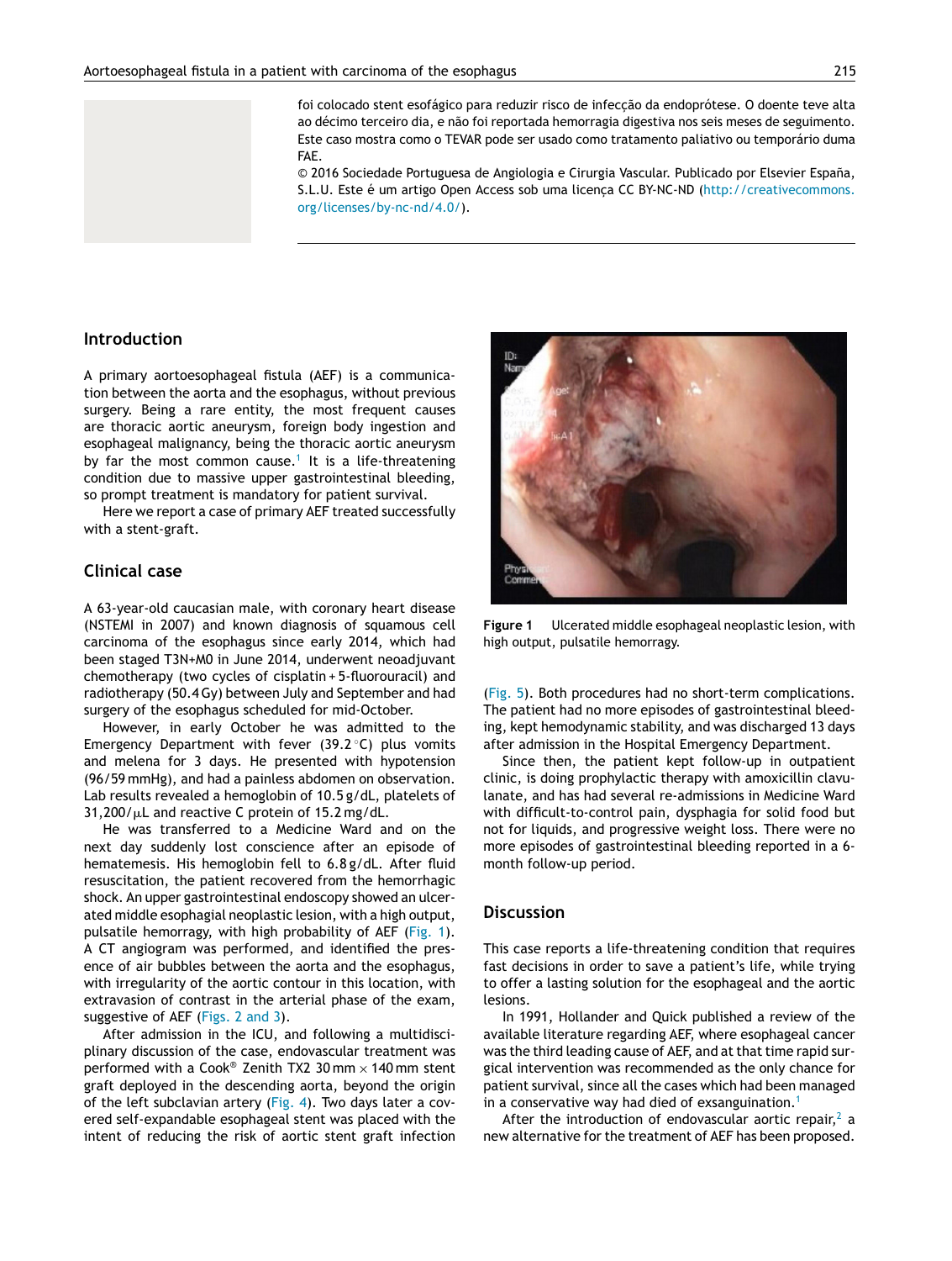<span id="page-2-0"></span>

**Figure 2** Irregularity of the aortic contour with relation to esophageal wall neoplastic formation.



**Figure 3** Presence of extra-luminal air bubbles between the aorta and the esophagus.

In these patients there is another challenge, infection. One must consider that infection is, by principle, present in this group of patients $3,4$  which makes open surgery and debridement of infected tissues the treatment of choice for these patients. The commonly used technique for open repair of AEF requires left thoracotomy and aortic replacement or even extra-anatomic bypass in cases of serious infection.<sup>[5](#page-3-0)</sup> However, open surgery is related with high-mortality rate in this group of patients,<sup>[1](#page-3-0)</sup> although exact mortality rates are not available in literature due to the low number of cases of AEF.

This is why endovascular exclusion of thoracic aortic fistulas with TEVAR may definitely have a role, especially in the rapid control of hemorrhage in often physically and physio-logically fragile patients.<sup>[6](#page-3-0)</sup>



**Figure 4** Aortic and esophageal stentgrafts.



**Figure 5** Covered self-expandable esophageal stent.

In the literature there are only small series or case reports published describing the use of TEVAR in the management of AEF, but this technique should be consid-ered as a palliative treatment,<sup>[7](#page-3-0)</sup> or a "bridge" until the patient is healthy enough to endure open surgery,  $3,7$  with broad-spectrum antibiotherapy to control infection. Allen[4](#page-3-0) considers that TEVAR ''should be used only for specific indications, such as infection with low-virulence organisms, absence of gross purulence, and high operative risk''.

Moreover, after the diagnosis of the AEF this tumor is now a T4b (unresectable), and staged IIIc, which according to the NCCN guidelines is candidate for chemotherapy if the patient tolerates it, or only palliative management.<sup>[9](#page-3-0)</sup>

In our patient, and in order to reduce the contact of the endograft with the septic environment of the esophagus as well as providing sealing of the fistula on the esophageal side, a self-expandable covered esophageal stent was used. One report<sup>8</sup> [d](#page-3-0)escribes the use of an esophageal stent as the